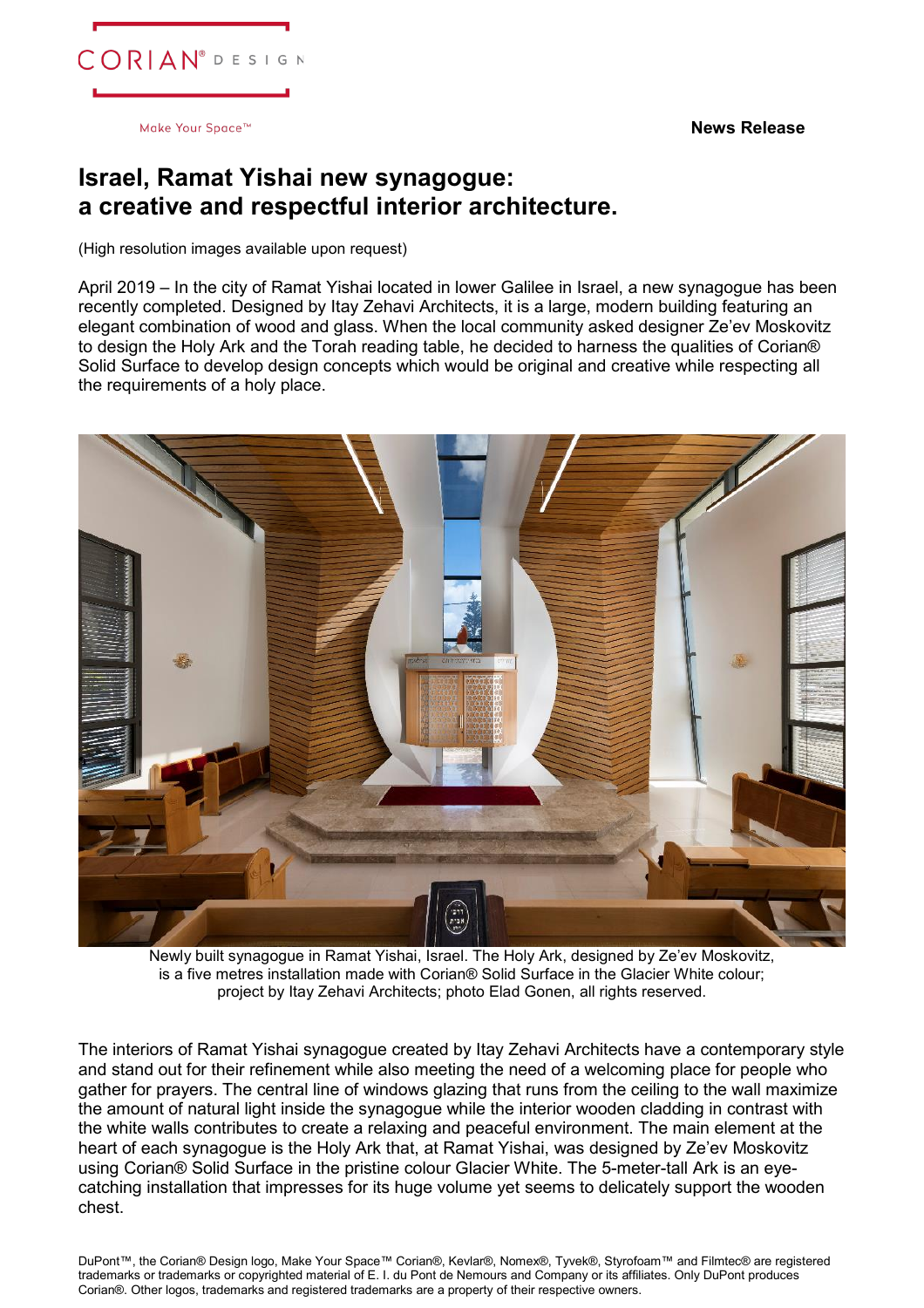In a conversation with the congregation's leadership, the designer received a full mandate express his unique creative vision. The Ark style had to match with the modern building concept and Corian® Solid Surface – an easy to work material that can be used for creating almost any shape – the ideal solution.



 Newly built synagogue in Ramat Yishai, Israel. The Holy Ark, designed by Ze'ev Moskovitz, is a five metres installation made with Corian® Solid Surface in the Glacier White colour; project by Itay Zehavi Architects; photo Elad Gonen, all rights reserved.

"My inspirations were born out of two images: a of pair of hand palms open in prayer and the Cherubim Wings on the holy Ark of the Covenant. The search for the right material led me to an unexpected finding that was Corian® Solid Surface. It has a special quality of having a clear presence and yet not too loud. Since a synagogue is a sacred place, I wanted to use a material that conveyed purity, therefore choosing the Glacier White colour of Corian® was a perfect match. Other than those qualities, the UV resistance of Corian® was crucial for this project since there was a direct sunlight coming through the skylight behind and above the Ark." explains designer Ze'ev Moskovitz.

Israeli company Boristone that has been specializing in the fabrication of Corian® Solid Surface for many years, fabricated and installed the 'wings' design envisioned by Ze'ev Moskovitz. With the expertise of its owner architect Guy Faktorovich, they could satisfy the high standard expectations of the designer.

"As the project began to realize itself, I could see another one of Corian® Solid Surface best qualities benefitting my design - its seamless surface and the way the Corian® pieces had assembled one adjacent to the other to create a smooth, seamless and clean surface. As a designer there is no greater satisfaction than seeing your vision come true and enabling your clients to appreciate and be proud of their unique new Ark made of Corian®." added Ze'ev Moskovitz.